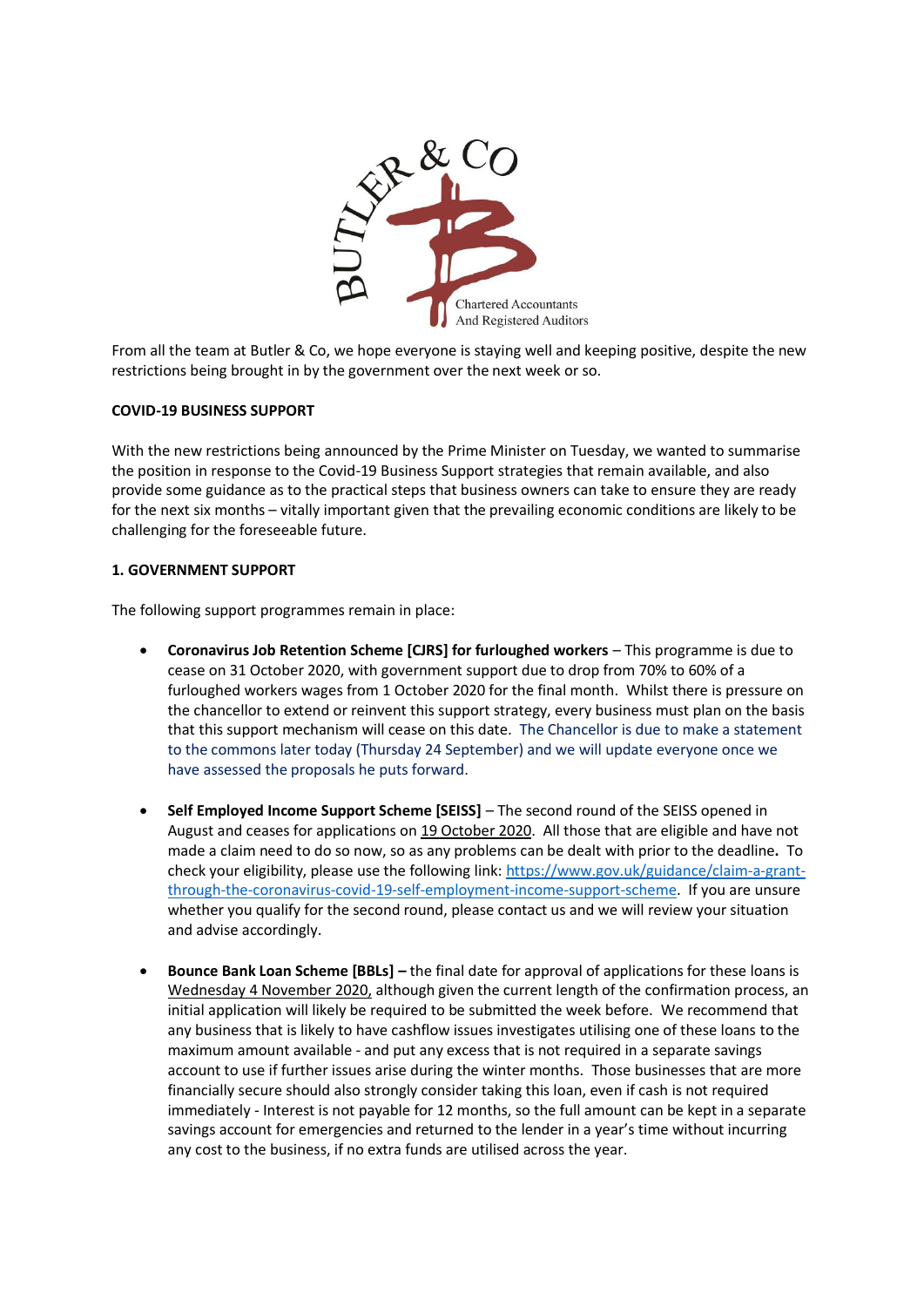## **PRACTICAL PLANNING POINTS**

In terms of practical points for planning for the coming months, we recommend consideration is given by all businesses to the following:

- **Produce accounts for the financial year 2019/20** check the financial position of your business as at the last year end, and review income and expenditure streams now. We understand that year-end accounts work has taken a back seat up until now, but by producing a set of accounts this will enable planning for payments of corporation tax or income tax, particularly if payments-on-account from July have been deferred. **This is very important** as the sooner this is produced the more time you and we will have to plan a strategy to minimise the tax impact on your business. If you have not already sent us your books and records, now would be a good time to make contact and get target dates in the diary, even if your book-keeping is not up-to-date just yet.
- **Produce a set of management accounts for the year-to-date** again, this will allow you to assess the financial health of your business at this point in time – any losses that are accruing, please let us know, as we can then use this information to reduce potential payments-on-account of income tax due in January 2021. There is also the possibility of claiming some of these losses earlier in the 19/20 return, although this will need to be reviewed by our tax team on an individual basis.
- **•** Produce a cashflow forecast for the next six months identify the areas where expenses are necessary and ensure there is enough cash reserves to cover these**.** The need for the Bounce Back Loan or other sources of funds may be highlighted during this exercise.
- **•** Review spending in light of potentially reduced income if there are some repairs/renewals or other projects that can be deferred, this might be necessary to ensure trading continues in the medium to long term.
- **Investigate extending loan and credit terms** contact banks or other lenders now if cashflow is likely to become tight and check whether interest only periods for any existing loans or borrowings can be implemented or extended. The sooner lenders are contacted, particularly in the current environment, the more options they have in assisting your business.
- **If cashflow looks marginal at any stage, consider taking a Bounce Back Loan or extending other sources of finance**, such as overdrafts etc.

We are here to help with any of the above, please do contact us as soon as is possible – the earlier and more time we have to implement strategies, the more scope we will have to assist your business.